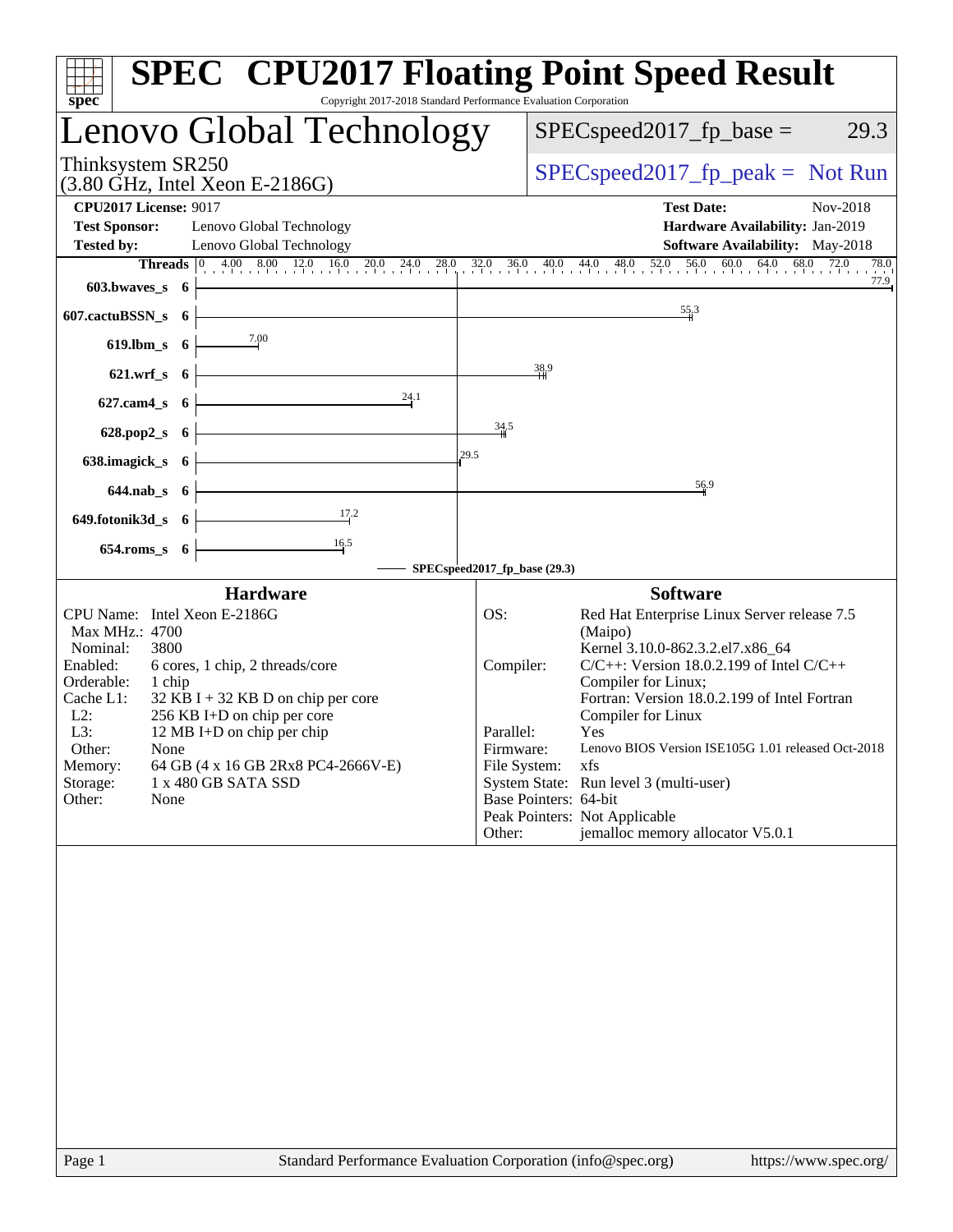

### **[SPEC CPU2017 Floating Point Speed Result](http://www.spec.org/auto/cpu2017/Docs/result-fields.html#SPECCPU2017FloatingPointSpeedResult)** Copyright 2017-2018 Standard Performance Evaluation Corporation

# Lenovo Global Technology

Thinksystem SR250  $SPEC speed2017$  [p\_peak = Not Run  $SPEC speed2017_fp\_base = 29.3$ 

(3.80 GHz, Intel Xeon E-2186G)

**[Test Sponsor:](http://www.spec.org/auto/cpu2017/Docs/result-fields.html#TestSponsor)** Lenovo Global Technology **[Hardware Availability:](http://www.spec.org/auto/cpu2017/Docs/result-fields.html#HardwareAvailability)** Jan-2019 **[Tested by:](http://www.spec.org/auto/cpu2017/Docs/result-fields.html#Testedby)** Lenovo Global Technology **[Software Availability:](http://www.spec.org/auto/cpu2017/Docs/result-fields.html#SoftwareAvailability)** May-2018

**[CPU2017 License:](http://www.spec.org/auto/cpu2017/Docs/result-fields.html#CPU2017License)** 9017 **[Test Date:](http://www.spec.org/auto/cpu2017/Docs/result-fields.html#TestDate)** Nov-2018

### **[Results Table](http://www.spec.org/auto/cpu2017/Docs/result-fields.html#ResultsTable)**

|                                    | <b>Base</b>                |                |                |                |       | <b>Peak</b>    |       |                |                |              |                |              |                |              |
|------------------------------------|----------------------------|----------------|----------------|----------------|-------|----------------|-------|----------------|----------------|--------------|----------------|--------------|----------------|--------------|
| <b>Benchmark</b>                   | <b>Threads</b>             | <b>Seconds</b> | Ratio          | <b>Seconds</b> | Ratio | <b>Seconds</b> | Ratio | <b>Threads</b> | <b>Seconds</b> | <b>Ratio</b> | <b>Seconds</b> | <b>Ratio</b> | <b>Seconds</b> | <b>Ratio</b> |
| $603.bwaves$ s                     | 6                          | 757            | 77.9           | 757            | 77.9  | 757            | 77.9  |                |                |              |                |              |                |              |
| 607.cactuBSSN s                    | 6                          | 300            | 55.5           | <u>301</u>     | 55.3  | 302            | 55.3  |                |                |              |                |              |                |              |
| $619.$ lbm s                       | 6                          | 748            | 7.01           | 749            | 7.00  | 749            | 6.99  |                |                |              |                |              |                |              |
| $621.wrf$ s                        | 6                          | 344            | 38.5           | 338            | 39.2  | 340            | 38.9  |                |                |              |                |              |                |              |
| $627$ .cam $4 \text{ s}$           | 6                          | 367            | 24.1           | 367            | 24.1  | 368            | 24.1  |                |                |              |                |              |                |              |
| $628.pop2_s$                       | 6                          | 348            | 34.1           | 344            | 34.5  | 343            | 34.6  |                |                |              |                |              |                |              |
| 638.imagick_s                      | 6                          | 490            | 29.5           | 489            | 29.5  | 488            | 29.6  |                |                |              |                |              |                |              |
| $644$ .nab s                       | 6                          | 307            | 57.0           | 307            | 56.9  | 307            | 56.9  |                |                |              |                |              |                |              |
| 649.fotonik3d_s                    | 6                          | 532            | 17.2           | 531            | 17.2  | 532            | 17.1  |                |                |              |                |              |                |              |
| $654$ .roms_s                      | 6                          | 957            | 16.5           | 952            | 16.5  | 957            | 16.4  |                |                |              |                |              |                |              |
| $SPEC speed2017$ fp base =<br>29.3 |                            |                |                |                |       |                |       |                |                |              |                |              |                |              |
|                                    | $SPECspeed2017_fp\_peak =$ |                | <b>Not Run</b> |                |       |                |       |                |                |              |                |              |                |              |

Results appear in the [order in which they were run.](http://www.spec.org/auto/cpu2017/Docs/result-fields.html#RunOrder) Bold underlined text [indicates a median measurement](http://www.spec.org/auto/cpu2017/Docs/result-fields.html#Median).

### **[Operating System Notes](http://www.spec.org/auto/cpu2017/Docs/result-fields.html#OperatingSystemNotes)**

Stack size set to unlimited using "ulimit -s unlimited"

### **[General Notes](http://www.spec.org/auto/cpu2017/Docs/result-fields.html#GeneralNotes)**

Environment variables set by runcpu before the start of the run: KMP\_AFFINITY = "granularity=fine,compact,1,0" LD\_LIBRARY\_PATH = "/home/cpu2017-1.0.5-ic18.0u2/lib/ia32:/home/cpu2017-1.0.5-ic18.0u2/lib/intel64" LD\_LIBRARY\_PATH = "\$LD\_LIBRARY\_PATH:/home/cpu2017-1.0.5-ic18.0u2/je5.0.1-32:/home/cpu2017-1.0.5-ic18.0u2/je5.0.1-64" OMP\_STACKSIZE = "192M" Binaries compiled on a system with 1x Intel Core i7-6700K CPU + 32GB RAM memory using Redhat Enterprise Linux 7.5 Transparent Huge Pages enabled by default Prior to runcpu invocation Filesystem page cache synced and cleared with: sync; echo 3> /proc/sys/vm/drop\_caches Yes: The test sponsor attests, as of date of publication, that CVE-2017-5754 (Meltdown) is mitigated in the system as tested and documented. Yes: The test sponsor attests, as of date of publication, that CVE-2017-5753 (Spectre variant 1) is mitigated in the system as tested and documented. Yes: The test sponsor attests, as of date of publication, that CVE-2017-5715 (Spectre variant 2) is mitigated in the system as tested and documented. jemalloc, a general purpose malloc implementation built with the RedHat Enterprise 7.5, and the system compiler gcc 4.8.5 sources available from jemalloc.net or <https://github.com/jemalloc/jemalloc/releases>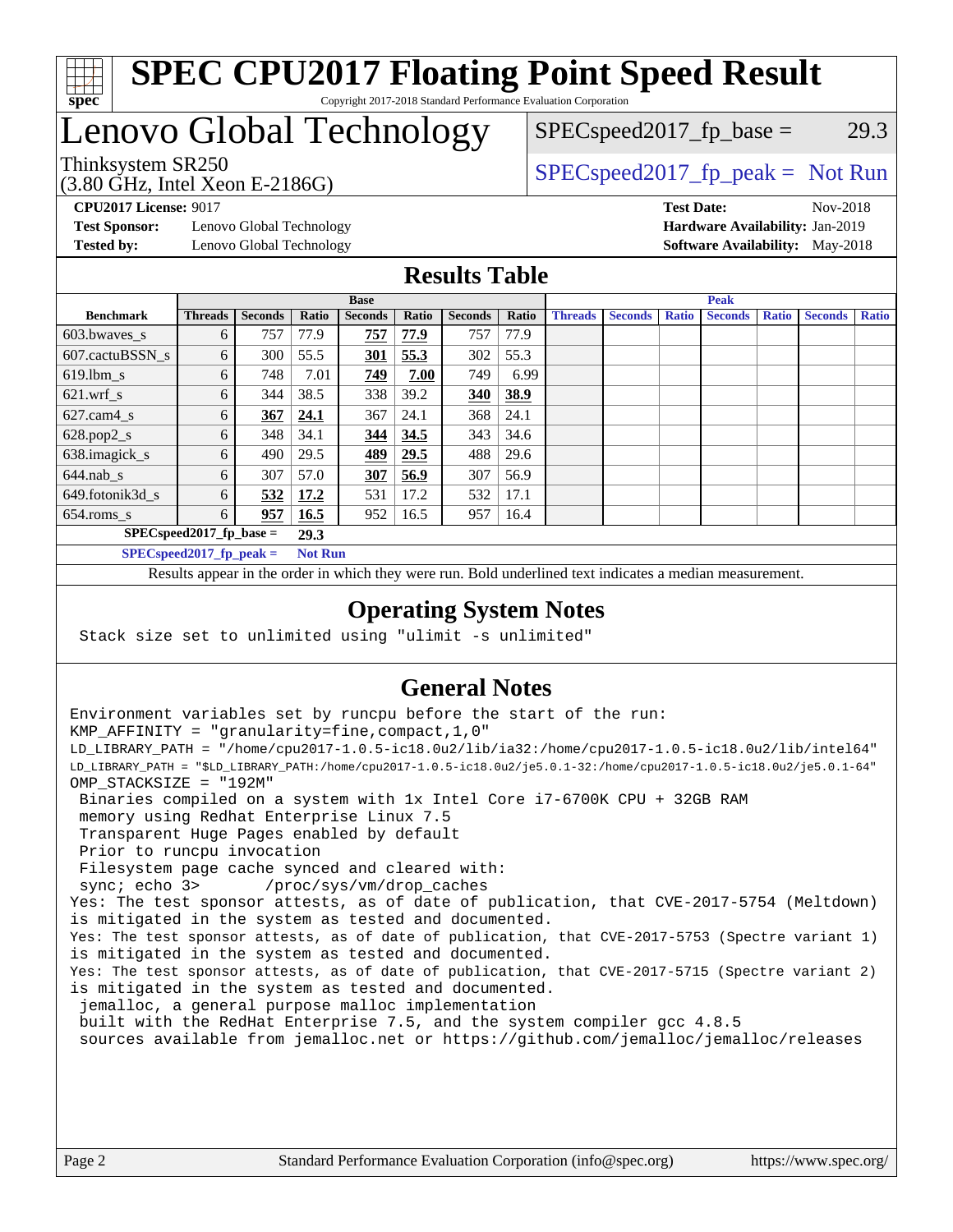|                                                                      | <b>SPEC CPU2017 Floating Point Speed Result</b><br>Copyright 2017-2018 Standard Performance Evaluation Corporation<br>$spec^*$ |                                                                                    |                                        |  |  |  |  |
|----------------------------------------------------------------------|--------------------------------------------------------------------------------------------------------------------------------|------------------------------------------------------------------------------------|----------------------------------------|--|--|--|--|
| Lenovo Global Technology                                             |                                                                                                                                | $SPEC speed2017fp base =$                                                          | 29.3                                   |  |  |  |  |
| Thinksystem SR250<br>$(3.80 \text{ GHz}, \text{Intel Xeon E-2186G})$ |                                                                                                                                | $SPEC speed2017_fp\_peak = Not Run$                                                |                                        |  |  |  |  |
| <b>CPU2017 License: 9017</b>                                         |                                                                                                                                | <b>Test Date:</b>                                                                  | Nov-2018                               |  |  |  |  |
| <b>Test Sponsor:</b><br>Lenovo Global Technology                     |                                                                                                                                |                                                                                    | Hardware Availability: Jan-2019        |  |  |  |  |
| <b>Tested by:</b><br>Lenovo Global Technology                        |                                                                                                                                |                                                                                    | <b>Software Availability:</b> May-2018 |  |  |  |  |
|                                                                      | <b>Platform Notes</b>                                                                                                          |                                                                                    |                                        |  |  |  |  |
| BIOS configuration:                                                  |                                                                                                                                |                                                                                    |                                        |  |  |  |  |
| Choose Operating Mode set to Maximum Performance                     |                                                                                                                                |                                                                                    |                                        |  |  |  |  |
| Choose Operating Mode set to Custom Mode                             |                                                                                                                                |                                                                                    |                                        |  |  |  |  |
| CPU P-state Control set to Legacy                                    |                                                                                                                                |                                                                                    |                                        |  |  |  |  |
| Sysinfo program /home/cpu2017-1.0.5-ic18.0u2/bin/sysinfo             |                                                                                                                                |                                                                                    |                                        |  |  |  |  |
| Rev: r5974 of 2018-05-19 9bcde8f2999c33d61f64985e45859ea9            |                                                                                                                                |                                                                                    |                                        |  |  |  |  |
| running on localhost.localdomain Tue Nov 6 17:49:17 2018             |                                                                                                                                |                                                                                    |                                        |  |  |  |  |
| SUT (System Under Test) info as seen by some common utilities.       |                                                                                                                                |                                                                                    |                                        |  |  |  |  |
| For more information on this section, see                            |                                                                                                                                |                                                                                    |                                        |  |  |  |  |
| https://www.spec.org/cpu2017/Docs/config.html#sysinfo                |                                                                                                                                |                                                                                    |                                        |  |  |  |  |
|                                                                      |                                                                                                                                |                                                                                    |                                        |  |  |  |  |
| From /proc/cpuinfo                                                   |                                                                                                                                |                                                                                    |                                        |  |  |  |  |
| model name : Intel(R) Xeon(R) E-2186G CPU @ 3.80GHz                  |                                                                                                                                |                                                                                    |                                        |  |  |  |  |
| "physical id"s (chips)<br>1<br>12 "processors"                       |                                                                                                                                |                                                                                    |                                        |  |  |  |  |
|                                                                      |                                                                                                                                | cores, siblings (Caution: counting these is hw and system dependent. The following |                                        |  |  |  |  |
|                                                                      |                                                                                                                                | excerpts from /proc/cpuinfo might not be reliable. Use with caution.)              |                                        |  |  |  |  |
| cpu cores : 6                                                        |                                                                                                                                |                                                                                    |                                        |  |  |  |  |
| siblings : 12                                                        |                                                                                                                                |                                                                                    |                                        |  |  |  |  |
| physical 0: cores 0 1 2 3 4 5                                        |                                                                                                                                |                                                                                    |                                        |  |  |  |  |
|                                                                      |                                                                                                                                |                                                                                    |                                        |  |  |  |  |
| From 1scpu:<br>Architecture:                                         | x86 64                                                                                                                         |                                                                                    |                                        |  |  |  |  |
| $CPU$ op-mode( $s$ ):                                                | $32$ -bit, $64$ -bit                                                                                                           |                                                                                    |                                        |  |  |  |  |
| Byte Order:                                                          | Little Endian                                                                                                                  |                                                                                    |                                        |  |  |  |  |
| CPU(s):                                                              | 12                                                                                                                             |                                                                                    |                                        |  |  |  |  |
| On-line CPU(s) list:                                                 | $0 - 11$                                                                                                                       |                                                                                    |                                        |  |  |  |  |
| Thread(s) per core:                                                  | 2                                                                                                                              |                                                                                    |                                        |  |  |  |  |
| Core(s) per socket:                                                  | 6                                                                                                                              |                                                                                    |                                        |  |  |  |  |
| Socket(s):                                                           | 1                                                                                                                              |                                                                                    |                                        |  |  |  |  |
| NUMA node(s):                                                        | $\mathbf{1}$                                                                                                                   |                                                                                    |                                        |  |  |  |  |
| Vendor ID:                                                           | GenuineIntel                                                                                                                   |                                                                                    |                                        |  |  |  |  |
| CPU family:                                                          | 6                                                                                                                              |                                                                                    |                                        |  |  |  |  |
|                                                                      |                                                                                                                                |                                                                                    |                                        |  |  |  |  |
| Model:                                                               | 158                                                                                                                            |                                                                                    |                                        |  |  |  |  |
| Model name:                                                          | 10                                                                                                                             | $Intel(R) Xeon(R) E-2186G CPU @ 3.80GHz$                                           |                                        |  |  |  |  |
| Stepping:<br>CPU MHz:                                                | 4699.206                                                                                                                       |                                                                                    |                                        |  |  |  |  |
| $CPU$ max $MHz$ :                                                    | 4700.0000                                                                                                                      |                                                                                    |                                        |  |  |  |  |
| CPU min MHz:                                                         | 800.0000                                                                                                                       |                                                                                    |                                        |  |  |  |  |
| BogoMIPS:                                                            | 7584.00                                                                                                                        |                                                                                    |                                        |  |  |  |  |
| Virtualization:                                                      | $VT - x$                                                                                                                       |                                                                                    |                                        |  |  |  |  |
| L1d cache:                                                           | 32K                                                                                                                            |                                                                                    |                                        |  |  |  |  |
| Lli cache:                                                           | 32K                                                                                                                            |                                                                                    |                                        |  |  |  |  |
| L2 cache:                                                            | 256K                                                                                                                           |                                                                                    |                                        |  |  |  |  |
| L3 cache:<br>NUMA node0 CPU(s):                                      | 12288K<br>$0 - 11$                                                                                                             |                                                                                    |                                        |  |  |  |  |
|                                                                      | (Continued on next page)                                                                                                       |                                                                                    |                                        |  |  |  |  |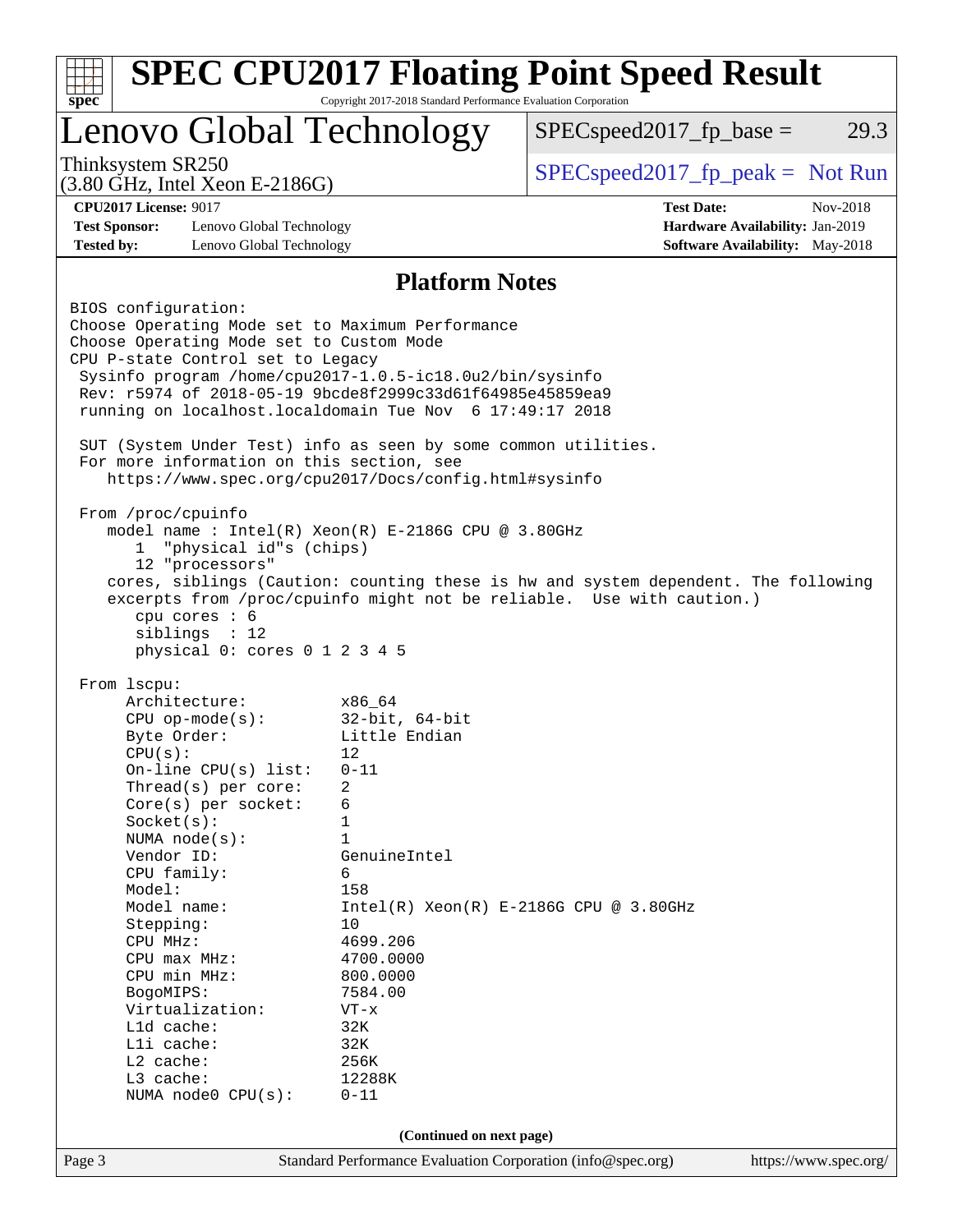| spec |  |  |  |  |  |
|------|--|--|--|--|--|

# **[SPEC CPU2017 Floating Point Speed Result](http://www.spec.org/auto/cpu2017/Docs/result-fields.html#SPECCPU2017FloatingPointSpeedResult)**

Copyright 2017-2018 Standard Performance Evaluation Corporation

# Lenovo Global Technology

Thinksystem SR250  $SPEC speed2017$  [p\_peak = Not Run

 $SPECspeed2017<sub>fp</sub> base = 29.3$ 

#### (3.80 GHz, Intel Xeon E-2186G)

**[CPU2017 License:](http://www.spec.org/auto/cpu2017/Docs/result-fields.html#CPU2017License)** 9017 **[Test Date:](http://www.spec.org/auto/cpu2017/Docs/result-fields.html#TestDate)** Nov-2018

**[Test Sponsor:](http://www.spec.org/auto/cpu2017/Docs/result-fields.html#TestSponsor)** Lenovo Global Technology **[Hardware Availability:](http://www.spec.org/auto/cpu2017/Docs/result-fields.html#HardwareAvailability)** Jan-2019 **[Tested by:](http://www.spec.org/auto/cpu2017/Docs/result-fields.html#Testedby)** Lenovo Global Technology **[Software Availability:](http://www.spec.org/auto/cpu2017/Docs/result-fields.html#SoftwareAvailability)** May-2018

### **[Platform Notes \(Continued\)](http://www.spec.org/auto/cpu2017/Docs/result-fields.html#PlatformNotes)**

Flags: fpu vme de pse tsc msr pae mce cx8 apic sep mtrr pge mca cmov pat pse36 clflush dts acpi mmx fxsr sse sse2 ss ht tm pbe syscall nx pdpe1gb rdtscp lm constant\_tsc art arch\_perfmon pebs bts rep\_good nopl xtopology nonstop\_tsc aperfmperf eagerfpu pni pclmulqdq dtes64 monitor ds\_cpl vmx smx est tm2 ssse3 sdbg fma cx16 xtpr pdcm pcid sse4\_1 sse4\_2 x2apic movbe popcnt tsc\_deadline\_timer aes xsave avx f16c rdrand lahf\_lm abm 3dnowprefetch epb intel\_pt tpr\_shadow vnmi flexpriority ept vpid fsgsbase tsc\_adjust bmi1 hle avx2 smep bmi2 erms invpcid rtm mpx rdseed adx smap clflushopt xsaveopt xsavec xgetbv1 ibpb ibrs stibp dtherm ida arat pln pts hwp hwp\_notify hwp\_act\_window hwp\_epp spec\_ctrl intel\_stibp ssbd

 /proc/cpuinfo cache data cache size : 12288 KB

#### From numactl --hardware WARNING: a numactl 'node' might or might not correspond to a physical chip. available: 1 nodes (0) node 0 cpus: 0 1 2 3 4 5 6 7 8 9 10 11 node 0 size: 65485 MB node 0 free: 62885 MB node distances: node 0 0: 10 From /proc/meminfo MemTotal: 65924836 kB HugePages\_Total: 0 Hugepagesize: 2048 kB

 From /etc/\*release\* /etc/\*version\* os-release: NAME="Red Hat Enterprise Linux Server" VERSION="7.5 (Maipo)" ID="rhel" ID\_LIKE="fedora" VARIANT="Server" VARIANT\_ID="server" VERSION\_ID="7.5" PRETTY\_NAME="Red Hat Enterprise Linux Server 7.5 (Maipo)" redhat-release: Red Hat Enterprise Linux Server release 7.5 (Maipo) system-release: Red Hat Enterprise Linux Server release 7.5 (Maipo) system-release-cpe: cpe:/o:redhat:enterprise\_linux:7.5:ga:server

uname -a:

 Linux localhost.localdomain 3.10.0-862.3.2.el7.x86\_64 #1 SMP Tue May 15 18:22:15 EDT 2018 x86\_64 x86\_64 x86\_64 GNU/Linux

Kernel self-reported vulnerability status:

**(Continued on next page)**

| Page 4 | Standard Performance Evaluation Corporation (info@spec.org) | https://www.spec.org/ |
|--------|-------------------------------------------------------------|-----------------------|
|        |                                                             |                       |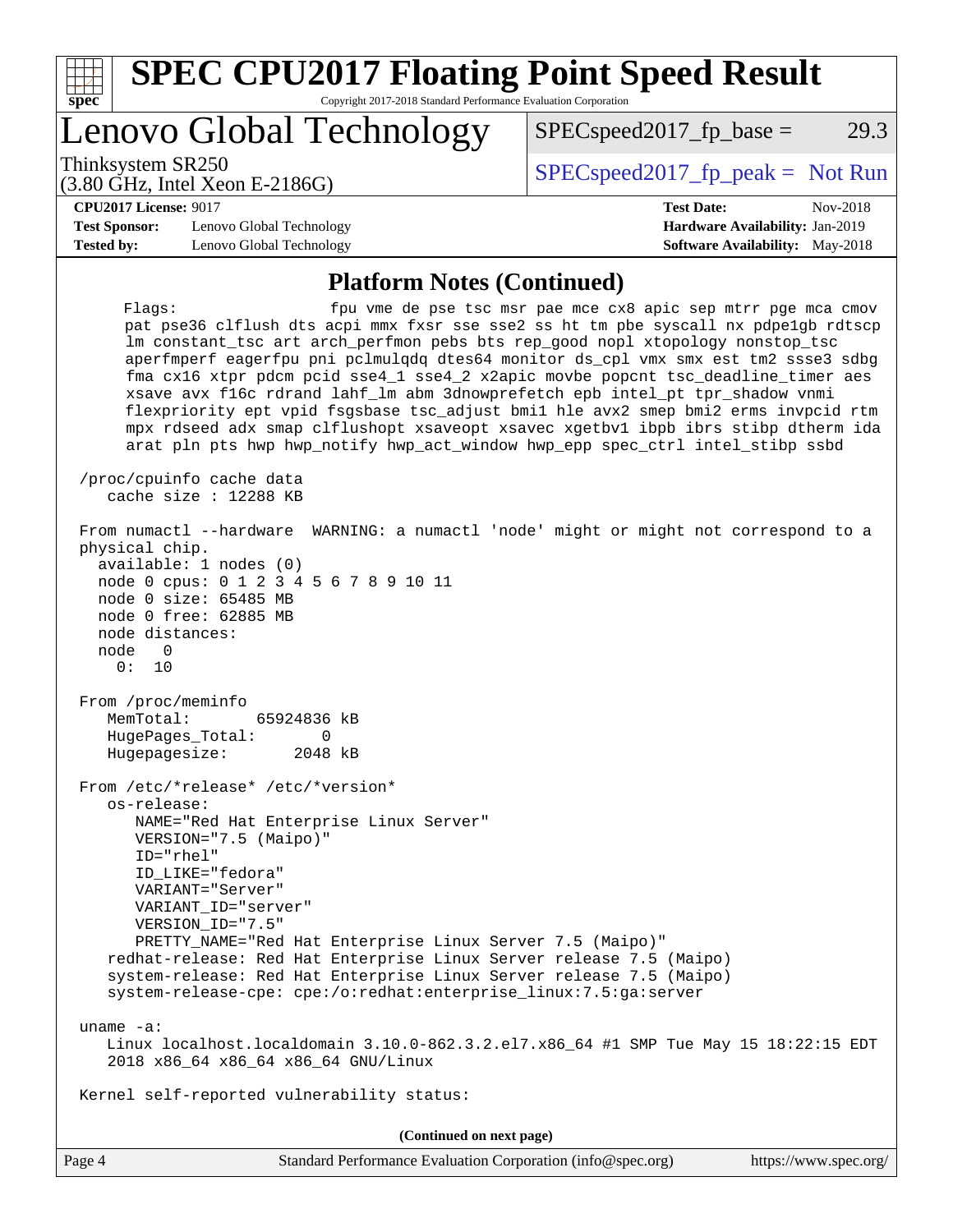

### **[SPEC CPU2017 Floating Point Speed Result](http://www.spec.org/auto/cpu2017/Docs/result-fields.html#SPECCPU2017FloatingPointSpeedResult)** Copyright 2017-2018 Standard Performance Evaluation Corporation

Lenovo Global Technology

 $SPEC speed2017_fp\_base = 29.3$ 

(3.80 GHz, Intel Xeon E-2186G)

Thinksystem SR250  $SPEC speed2017$  [p\_peak = Not Run

**[Test Sponsor:](http://www.spec.org/auto/cpu2017/Docs/result-fields.html#TestSponsor)** Lenovo Global Technology **[Hardware Availability:](http://www.spec.org/auto/cpu2017/Docs/result-fields.html#HardwareAvailability)** Jan-2019 **[Tested by:](http://www.spec.org/auto/cpu2017/Docs/result-fields.html#Testedby)** Lenovo Global Technology **[Software Availability:](http://www.spec.org/auto/cpu2017/Docs/result-fields.html#SoftwareAvailability)** May-2018

**[CPU2017 License:](http://www.spec.org/auto/cpu2017/Docs/result-fields.html#CPU2017License)** 9017 **[Test Date:](http://www.spec.org/auto/cpu2017/Docs/result-fields.html#TestDate)** Nov-2018

### **[Platform Notes \(Continued\)](http://www.spec.org/auto/cpu2017/Docs/result-fields.html#PlatformNotes)**

 CVE-2017-5754 (Meltdown): Mitigation: PTI CVE-2017-5753 (Spectre variant 1): Mitigation: Load fences CVE-2017-5715 (Spectre variant 2): Mitigation: IBRS (kernel)

run-level 3 Nov 6 15:36

 SPEC is set to: /home/cpu2017-1.0.5-ic18.0u2 Filesystem Type Size Used Avail Use% Mounted on /dev/sda2 xfs 365G 6.3G 359G 2% /home

 Additional information from dmidecode follows. WARNING: Use caution when you interpret this section. The 'dmidecode' program reads system data which is "intended to allow hardware to be accurately determined", but the intent may not be met, as there are frequent changes to hardware, firmware, and the "DMTF SMBIOS" standard. BIOS Lenovo -[ISE105G-1.01]- 10/25/2018

 Memory: 4x Micron 18ASF2G72AZ-2G6D1 16 GB 2 rank 2666

(End of data from sysinfo program)

### **[Compiler Version Notes](http://www.spec.org/auto/cpu2017/Docs/result-fields.html#CompilerVersionNotes)**

| Page 5                                                     |                                                                 | Standard Performance Evaluation Corporation (info@spec.org) | https://www.spec.org/ |  |  |
|------------------------------------------------------------|-----------------------------------------------------------------|-------------------------------------------------------------|-----------------------|--|--|
| (Continued on next page)                                   |                                                                 |                                                             |                       |  |  |
| ifort (IFORT) 18.0.2 20180210                              | Copyright (C) 1985-2018 Intel Corporation. All rights reserved. |                                                             |                       |  |  |
| FC                                                         | 603.bwaves $s(base)$ 649.fotonik3d $s(base)$ 654.roms $s(base)$ |                                                             |                       |  |  |
|                                                            | Copyright (C) 1985-2018 Intel Corporation. All rights reserved. |                                                             |                       |  |  |
| icc (ICC) 18.0.2 20180210<br>ifort (IFORT) 18.0.2 20180210 | Copyright (C) 1985-2018 Intel Corporation. All rights reserved. |                                                             |                       |  |  |
| icpc (ICC) 18.0.2 20180210                                 | Copyright (C) 1985-2018 Intel Corporation. All rights reserved. |                                                             |                       |  |  |
| FC 607.cactuBSSN s(base)                                   |                                                                 |                                                             |                       |  |  |
| icc (ICC) 18.0.2 20180210                                  | Copyright (C) 1985-2018 Intel Corporation. All rights reserved. |                                                             |                       |  |  |
| CC                                                         | 619.1bm_s(base) 638.imagick_s(base) 644.nab_s(base)             |                                                             |                       |  |  |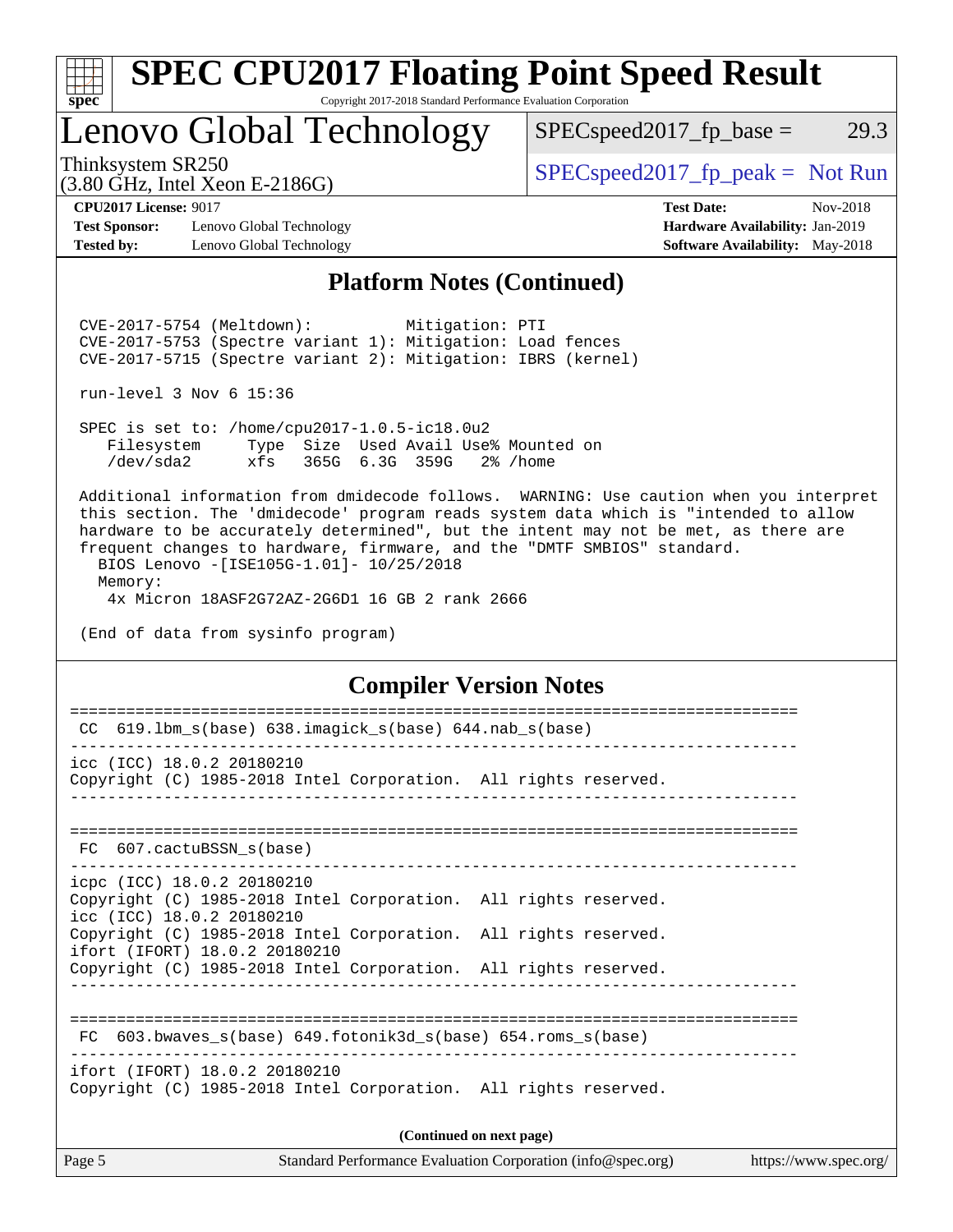

# **[SPEC CPU2017 Floating Point Speed Result](http://www.spec.org/auto/cpu2017/Docs/result-fields.html#SPECCPU2017FloatingPointSpeedResult)**

Copyright 2017-2018 Standard Performance Evaluation Corporation

# Lenovo Global Technology

 $SPEC speed2017_fp\_base = 29.3$ 

(3.80 GHz, Intel Xeon E-2186G)

Thinksystem SR250  $SPEC speed2017$  [p\_peak = Not Run

**[Test Sponsor:](http://www.spec.org/auto/cpu2017/Docs/result-fields.html#TestSponsor)** Lenovo Global Technology **[Hardware Availability:](http://www.spec.org/auto/cpu2017/Docs/result-fields.html#HardwareAvailability)** Jan-2019 **[Tested by:](http://www.spec.org/auto/cpu2017/Docs/result-fields.html#Testedby)** Lenovo Global Technology **[Software Availability:](http://www.spec.org/auto/cpu2017/Docs/result-fields.html#SoftwareAvailability)** May-2018

**[CPU2017 License:](http://www.spec.org/auto/cpu2017/Docs/result-fields.html#CPU2017License)** 9017 **[Test Date:](http://www.spec.org/auto/cpu2017/Docs/result-fields.html#TestDate)** Nov-2018

### **[Compiler Version Notes \(Continued\)](http://www.spec.org/auto/cpu2017/Docs/result-fields.html#CompilerVersionNotes)**

------------------------------------------------------------------------------

```
==============================================================================
CC 621.wrf_s(base) 627.cam4_s(base) 628.pop2_s(base)
```
------------------------------------------------------------------------------

ifort (IFORT) 18.0.2 20180210 Copyright (C) 1985-2018 Intel Corporation. All rights reserved.

icc (ICC) 18.0.2 20180210

Copyright (C) 1985-2018 Intel Corporation. All rights reserved.

#### ------------------------------------------------------------------------------

### **[Base Compiler Invocation](http://www.spec.org/auto/cpu2017/Docs/result-fields.html#BaseCompilerInvocation)**

[C benchmarks](http://www.spec.org/auto/cpu2017/Docs/result-fields.html#Cbenchmarks): [icc -m64 -std=c11](http://www.spec.org/cpu2017/results/res2018q4/cpu2017-20181113-09693.flags.html#user_CCbase_intel_icc_64bit_c11_33ee0cdaae7deeeab2a9725423ba97205ce30f63b9926c2519791662299b76a0318f32ddfffdc46587804de3178b4f9328c46fa7c2b0cd779d7a61945c91cd35)

[Fortran benchmarks](http://www.spec.org/auto/cpu2017/Docs/result-fields.html#Fortranbenchmarks): [ifort -m64](http://www.spec.org/cpu2017/results/res2018q4/cpu2017-20181113-09693.flags.html#user_FCbase_intel_ifort_64bit_24f2bb282fbaeffd6157abe4f878425411749daecae9a33200eee2bee2fe76f3b89351d69a8130dd5949958ce389cf37ff59a95e7a40d588e8d3a57e0c3fd751)

[Benchmarks using both Fortran and C](http://www.spec.org/auto/cpu2017/Docs/result-fields.html#BenchmarksusingbothFortranandC): [ifort -m64](http://www.spec.org/cpu2017/results/res2018q4/cpu2017-20181113-09693.flags.html#user_CC_FCbase_intel_ifort_64bit_24f2bb282fbaeffd6157abe4f878425411749daecae9a33200eee2bee2fe76f3b89351d69a8130dd5949958ce389cf37ff59a95e7a40d588e8d3a57e0c3fd751) [icc -m64 -std=c11](http://www.spec.org/cpu2017/results/res2018q4/cpu2017-20181113-09693.flags.html#user_CC_FCbase_intel_icc_64bit_c11_33ee0cdaae7deeeab2a9725423ba97205ce30f63b9926c2519791662299b76a0318f32ddfffdc46587804de3178b4f9328c46fa7c2b0cd779d7a61945c91cd35)

[Benchmarks using Fortran, C, and C++:](http://www.spec.org/auto/cpu2017/Docs/result-fields.html#BenchmarksusingFortranCandCXX) [icpc -m64](http://www.spec.org/cpu2017/results/res2018q4/cpu2017-20181113-09693.flags.html#user_CC_CXX_FCbase_intel_icpc_64bit_4ecb2543ae3f1412ef961e0650ca070fec7b7afdcd6ed48761b84423119d1bf6bdf5cad15b44d48e7256388bc77273b966e5eb805aefd121eb22e9299b2ec9d9) [icc -m64 -std=c11](http://www.spec.org/cpu2017/results/res2018q4/cpu2017-20181113-09693.flags.html#user_CC_CXX_FCbase_intel_icc_64bit_c11_33ee0cdaae7deeeab2a9725423ba97205ce30f63b9926c2519791662299b76a0318f32ddfffdc46587804de3178b4f9328c46fa7c2b0cd779d7a61945c91cd35) [ifort -m64](http://www.spec.org/cpu2017/results/res2018q4/cpu2017-20181113-09693.flags.html#user_CC_CXX_FCbase_intel_ifort_64bit_24f2bb282fbaeffd6157abe4f878425411749daecae9a33200eee2bee2fe76f3b89351d69a8130dd5949958ce389cf37ff59a95e7a40d588e8d3a57e0c3fd751)

### **[Base Portability Flags](http://www.spec.org/auto/cpu2017/Docs/result-fields.html#BasePortabilityFlags)**

 603.bwaves\_s: [-DSPEC\\_LP64](http://www.spec.org/cpu2017/results/res2018q4/cpu2017-20181113-09693.flags.html#suite_basePORTABILITY603_bwaves_s_DSPEC_LP64) 607.cactuBSSN\_s: [-DSPEC\\_LP64](http://www.spec.org/cpu2017/results/res2018q4/cpu2017-20181113-09693.flags.html#suite_basePORTABILITY607_cactuBSSN_s_DSPEC_LP64) 619.lbm\_s: [-DSPEC\\_LP64](http://www.spec.org/cpu2017/results/res2018q4/cpu2017-20181113-09693.flags.html#suite_basePORTABILITY619_lbm_s_DSPEC_LP64) 621.wrf\_s: [-DSPEC\\_LP64](http://www.spec.org/cpu2017/results/res2018q4/cpu2017-20181113-09693.flags.html#suite_basePORTABILITY621_wrf_s_DSPEC_LP64) [-DSPEC\\_CASE\\_FLAG](http://www.spec.org/cpu2017/results/res2018q4/cpu2017-20181113-09693.flags.html#b621.wrf_s_baseCPORTABILITY_DSPEC_CASE_FLAG) [-convert big\\_endian](http://www.spec.org/cpu2017/results/res2018q4/cpu2017-20181113-09693.flags.html#user_baseFPORTABILITY621_wrf_s_convert_big_endian_c3194028bc08c63ac5d04de18c48ce6d347e4e562e8892b8bdbdc0214820426deb8554edfa529a3fb25a586e65a3d812c835984020483e7e73212c4d31a38223) 627.cam4\_s: [-DSPEC\\_LP64](http://www.spec.org/cpu2017/results/res2018q4/cpu2017-20181113-09693.flags.html#suite_basePORTABILITY627_cam4_s_DSPEC_LP64) [-DSPEC\\_CASE\\_FLAG](http://www.spec.org/cpu2017/results/res2018q4/cpu2017-20181113-09693.flags.html#b627.cam4_s_baseCPORTABILITY_DSPEC_CASE_FLAG) 628.pop2\_s: [-DSPEC\\_LP64](http://www.spec.org/cpu2017/results/res2018q4/cpu2017-20181113-09693.flags.html#suite_basePORTABILITY628_pop2_s_DSPEC_LP64) [-DSPEC\\_CASE\\_FLAG](http://www.spec.org/cpu2017/results/res2018q4/cpu2017-20181113-09693.flags.html#b628.pop2_s_baseCPORTABILITY_DSPEC_CASE_FLAG) [-convert big\\_endian](http://www.spec.org/cpu2017/results/res2018q4/cpu2017-20181113-09693.flags.html#user_baseFPORTABILITY628_pop2_s_convert_big_endian_c3194028bc08c63ac5d04de18c48ce6d347e4e562e8892b8bdbdc0214820426deb8554edfa529a3fb25a586e65a3d812c835984020483e7e73212c4d31a38223) [-assume byterecl](http://www.spec.org/cpu2017/results/res2018q4/cpu2017-20181113-09693.flags.html#user_baseFPORTABILITY628_pop2_s_assume_byterecl_7e47d18b9513cf18525430bbf0f2177aa9bf368bc7a059c09b2c06a34b53bd3447c950d3f8d6c70e3faf3a05c8557d66a5798b567902e8849adc142926523472) 638.imagick\_s: [-DSPEC\\_LP64](http://www.spec.org/cpu2017/results/res2018q4/cpu2017-20181113-09693.flags.html#suite_basePORTABILITY638_imagick_s_DSPEC_LP64) 644.nab\_s: [-DSPEC\\_LP64](http://www.spec.org/cpu2017/results/res2018q4/cpu2017-20181113-09693.flags.html#suite_basePORTABILITY644_nab_s_DSPEC_LP64) 649.fotonik3d\_s: [-DSPEC\\_LP64](http://www.spec.org/cpu2017/results/res2018q4/cpu2017-20181113-09693.flags.html#suite_basePORTABILITY649_fotonik3d_s_DSPEC_LP64) 654.roms\_s: [-DSPEC\\_LP64](http://www.spec.org/cpu2017/results/res2018q4/cpu2017-20181113-09693.flags.html#suite_basePORTABILITY654_roms_s_DSPEC_LP64)